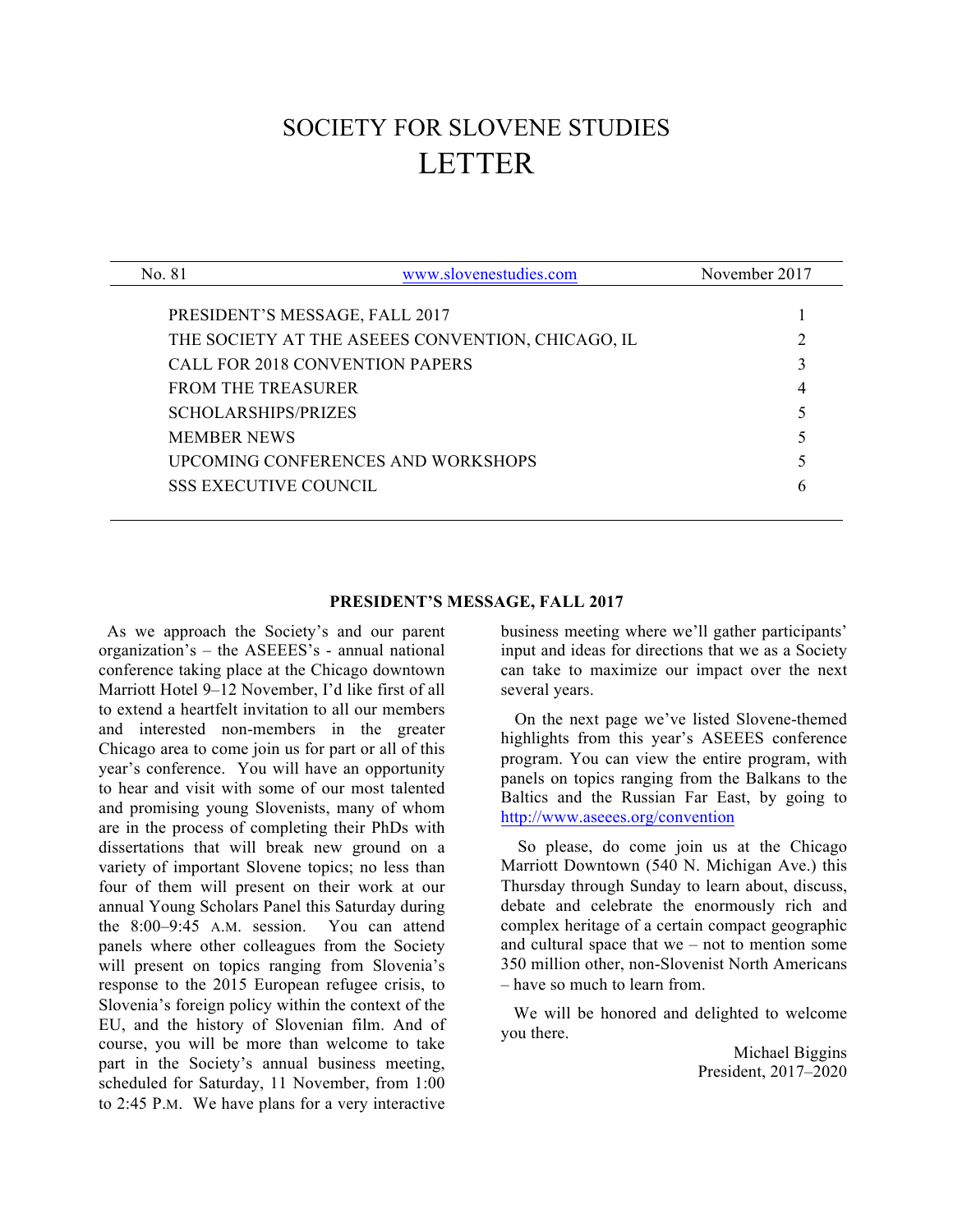THE SOCIETY AT THE ASEEES CONVENTION, CHICAGO, IL

# **9–12 November 2017**

**Meetings, Slovene-Themed Panels & Select Yugoslav- and Habsburg-Themed Panels of Interest**

**Thursday, 9 November, 1:00–2:45 P.M.,** Indiana *Media and Film Coverage of Migrants and Refugees in the Balkans* Chair:

Tomislav Longinović, U Wisconsin/Madison Presenters:

Sunnie Rucker-Chang, U Cincinnati, "Student Migration and the Non-Aligned Movement in Yugoslav Space"

Breda Luthar, U of Ljubljana, "Refugees and Current TV Affairs Journalism: the Epistemology of Conventions"

Yana Hashamova, Ohio State U, "(Mis-) Information and (Mis-)Representation: Western Media Coverage of the Refugees Crisis in the Balkans, 2015-2016."

Discussant:

Theodora Dragostinova (Ohio State U)

#### **Thursday, 9 November, 1–2:45 P.M.,** River North

*Revisiting the Wartime Archive: News Perspectives on WWII in Yugoslavia* Chair:

Mila Dragojević, Sewanee, U of the South Presengers:

Emily Greble, Vanderbilt U, "Reconceptualizing Anti-Communist Violence in Postwar Yugoslavia" Filip Erdeljac, New York U, "Neither Collaboration nor Resistance: Serb Peasants between the Dinaric Chetniks and Tito's Partisans" James Robertson, Woodbury U, "Communion

and Revolution: the Vision of 'Partizanstvo' in the War Writings of Edvard Kocbek"

# **Thursday, 9 November, 3–4:45 P.M.,**

**Northwestern** *The Post-Yugoslav Generation and the Making of a Yugoslav Art History* Chair: Ivana Bago, Duke U

Roundtable members:

Branislav Jakovljević, Stanford U Jasmina Tumbas, U of Buffalo Jelena Vesić, independent scholar Bojana Videković, U of Waterloo

#### **Saturday, 11 November, 8–9:45 A.M.**, Houston

*Slovene literature since 1990*  (SSS Young Scholars Panel) Chair:

Timothy Pogacar, Bowling Green SU Presenters:

Kristina Reardon, College of the Holy Cross, "Flash Fiction in Contemporary Slovenia" Olivia Hellewell, U of Nottingham, "Images of Slovenia in Post-1991 Translated Fiction" Cyrus Rodgers, U. of Washington, "Thy Own Private Leviathan: Sanctification of Space in Mate Dolenc with Reference to Hemingway" Discussant:

Kaitlyn Tucker, U of Chicago

# **Saturday, November 11, 8-9:45 A.M.,** Indiana

*The Aesthetics of Ruins, Rubble and Massive Construction Efforts in Yugoslav and Polish Film in the Postwar Era* Chair:

Alice Lovejoy, U of Minnesota Presenters:

> Veronica Aplenc, U of Pennsylvania, "Architectural Ruin(s) in Socialist Modernity: 19<sup>th</sup> Century Buildings, New Single-Family Houses and Political Self-Expressions in the 1977 Film *To so gadi"*

> Joshua Malitsky, Indiana U, "Chronotopic Logics and Nonfiction Film Ideologies: Yugoslav Newsreels and Documentaries, 1945-1950"

> Ewa Wampuszyc, UNC Chapel Hill, "Where Has All the Rubble Gone: De-Aestheticizing Warsaw's Rubble in Postwar Non-Fiction Film (1945-1956)"

# **Saturday, November 11, 10:00-11:45 A.M.,**

Streeterville

*Social Revolution in the Habsburg Monarchy, 1914-1919*

Chair:

Tamara Scheer, U of Vienna Presenters: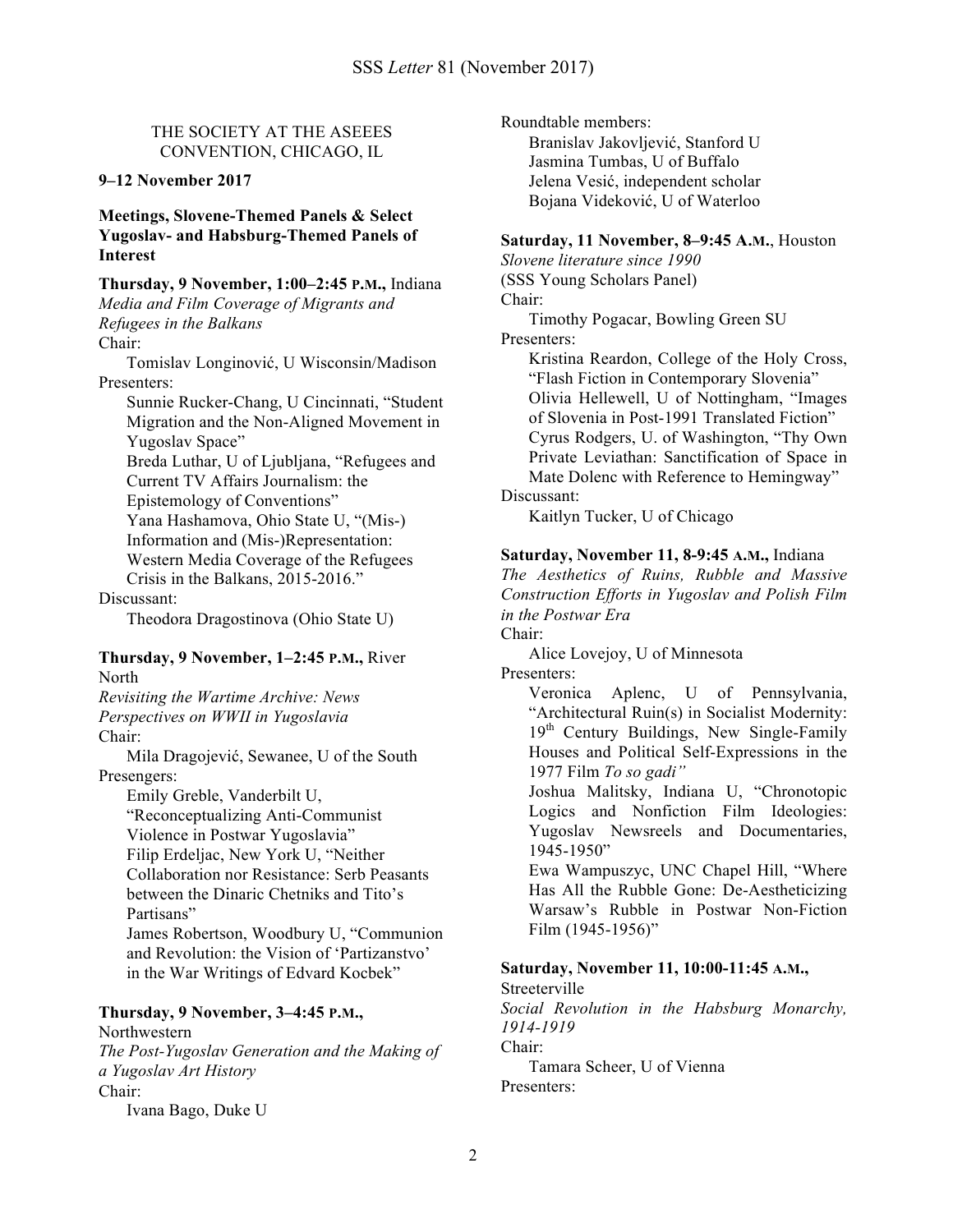Rose Malloy, U of Chicago, "Of Barricades and Bands: Class, Nation and the May Day Riots in 1914 Trieste" Kathryn Densford, George Washington U, "The Changing Social Lanscape of the Provincial Home Front: Lower Austria and Moravia, 1914-1915" Ke-chin Hsia, Indiana U, "Imperial Bureaucrats as Revolutionaries? Austrian Welfare Officials and the Revolution of 1918- 1919"

**Society for Slovene Studies business meeting Saturday, November 11, 1:45 p.m. – 3:30 P.M., 2nd River North**

**Saturday, November 11, 3:45–5:30 P.M.,** 

Dupage

*(Post)-Yugoslav Disciplinary Transgressions* Chair:

Miranda Jakisa, Princeton U

Papers:

Antje Postema, UC Berkeley, "In Search of a Format: Daša Drndić's Documentary Experimentation and (Post-) Yugoslav Literary History" Vladislav Beronja, U of Texas/Austin, "Postsocialism and Critical Essay: the Case of Boris Buden" Kaitlyn Tucker, U Chicago, "Polyphonic Problems: On the Diverse Philosophical History of the Journal *Problemi*" Discussant:

Marina Antic, Indiana U

# **Sunday, 12 November, 12–1:45 P.M.**, Chicago

Ballroom H.

*Slovenia, the Baltics and Beyond: Comparing Small State Foreign Policy in the EU* Chair:

Carole Rogel, Ohio State University Papers:

Mark Cichock, U. of Texas, Arlington, "The Baltic States and Small-State Alliance Behavior: Sovereignty Constrained or Boundaries that Don't Chafe?"

James Gow, King's College, London, "Small States in the Not-So-New Europe: Sovereignty and Security"

Peter Rožič, U. of Ljubljana, "A Home-Grown Culture of European Foreign Policy? Small States' International Relations between the Demands (or Reality) of Domestic and EU Environments"

Discussant:

Charles Bukowski, Bradley University

**\* \* \* \* \* \***

# **CALL FOR 2018 CONVENTION PAPERS**

# **Young Scholars Panel at the 2018 ASEEES Convention in Boston, MA**

For the past fifteen years the SSS has sponsored a panel featuring younger scholars in Slovene Studies. The sessions have been well received and provide an opportunity for the Society to learn about new researchers in the field. If you are currently doing graduate work or have recently completed a graduate degree, and wish to prepare a paper for the 2017 meeting, please contact Gregor Kranjc (gkranjc@brocku.ca) by 15 December 2017.

#### **\* \* \***

# **Senior Scholars Panel in 2018**

Since the SSS celebrated its  $40<sup>th</sup>$  anniversary in 2013, "Old Timers" panels are becoming a tradition. We hope to offer a panel in 2017, using R. Minnich's guidelines (U of Bergen):

The underlying thought is to mobilize long-term perspectives on developments in the study of Slovenia and the Slovenes by members of the society. We ask older members to reflect over how, in the course of their professional careers, their *respective* disciplines have adapted (theoretically and substantially) to transformations in the world of the Slovenes.

Anyone interested in preparing such a paper for the 2018 convention should contact Carole Rogel (rogel.1@osu.edu) by 15 December.

**\* \* \* \* \* \***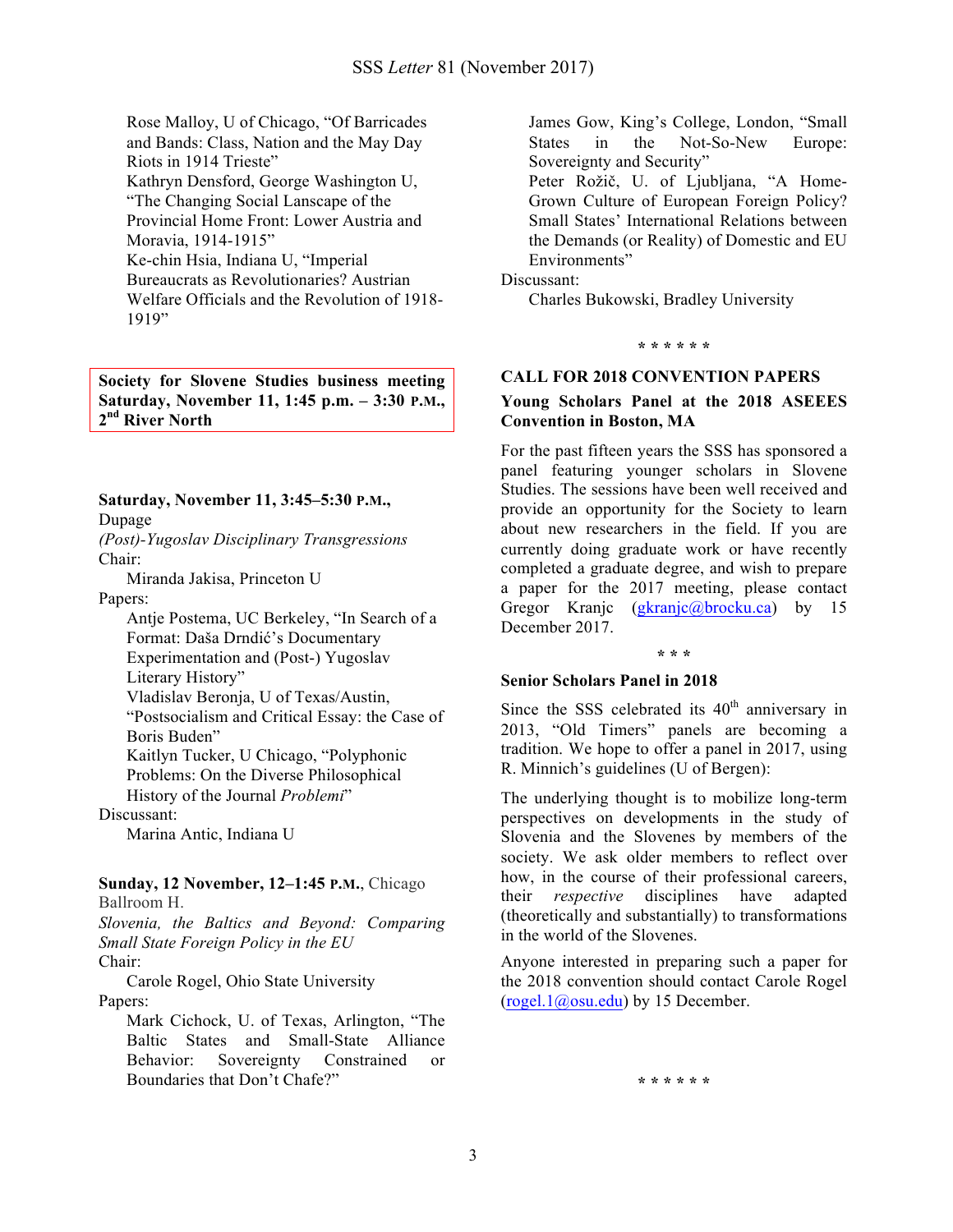#### **FROM THE TREASURER**

**Contributions to SSS Funds:** Contributions received June–November 2017 will be reported in the spring 2018 newsletter.

…

**Dues Notices:** A second, reminder 2017 dues notice will be sent with annual meeting materials in December 2017.

Timothy Pogačar, treasurer

**\* \* \* \* \* \***

# **News from the Slovene Research Initiative at Ohio State University**

During the summer of 2017, Dr. W. Berry Lyons, a professor in the School of Earth Sciences at Ohio State, travelled to Slovenia for two weeks in July under the auspices of the Slovene Research Initiative (SRI). In collaboration with Dr. Matija Zorn, a faculty member from the Department of Physical Geography within the Anton Melik Geographic Institute, Slovenian Academy of Sciences and Arts, and Dr. Anne Carey, also at OSU, Dr. Lyons collected ice meltwater from several different locations within Slovenia, worked with Slovene and American colleagues to analyze samples, and presented a paper on the team's findings at the annual Geological Society of America (GSA) meeting in October 2017 in Seattle.

While in Slovenia, Dr. Lyons also gave two seminars on his Antarctic research to packed audiences. The three researchers intend to continue their collaborations beyond this initial exchange supported by SRI, seeking new funding for future projects and writing a publication on the outcomes of their research presented at the GSA annual meeting.

In March 2018, Dr. Theodora Dragostinova, professor of East European history at OSU, will travel to Slovenia to collaborate with Dr. Tanja Petrović of the Institute of Culture and Memory Studies, Slovenian Academy of Sciences and Arts.

In December 2017, SRI once again held its annual Call for Proposals for its faculty exchange with the Slovenian Academy of Sciences and Arts.

Results of the 2017 competition will be announced in spring 2018.

*Eileen Kunkler, Ohio State University*

\* \* \* \* \* \*

# **Visit to the University of Washington by Minster for Slovenes Abroad Gorazd Žmavc**

The UW community welcomed Gorazd Žmavc, the Republic of Slovenia's Minister for Slovenes Abroad, to the Seattle campus on Wednesday, October 18, 2017. About twenty-five UW students of Slovene, UW faculty alumni of the UW-University of Ljubljana Scholars Exchange, and members of the local Slovene-American community met with Minister Žmavc and two of his deputies at a reception in the Smith Room of Suzzallo Library. Our UW and Seattle area delegation stressed the value of online instruction in Slovene language originating out of Slovenia directed to the children of Slovene-American families; and advocated for expanding and replicating the broad-based partnership between the University of Ljubljana and UW that has existed since 1979 as a model for strategically diversifying Slovenia's academic, cultural and entrepreneurial presence throughout the U.S.

The reception was sponsored by the UW Libraries and Seattle's Slovenska miza, an organization bringing together local Slovenes, Slovene Americans and students and friends of Slovenia.

# **University of Washington Slovene Studies Endowment**

The Slovene Studies Endowment at the University of Washington in Seattle continues to grow. We are happy to report a current endowment principal of just over \$146,000, as of early November 2017. Annual expendable revenues from this endowment now ensure that the UW-University of Ljubljana Scholars Exchange will continue to operate for many years to come.

Our target at this point is an endowment principal of \$300,000, which will make it possible for an expanded UW-Ljubljana exchange program to function in perpetuity, at the same time as we provide stipends for summer intensive Slovene language study and research in Liubliana by UW students of Slovene. If you would like more information about the endowment and the wide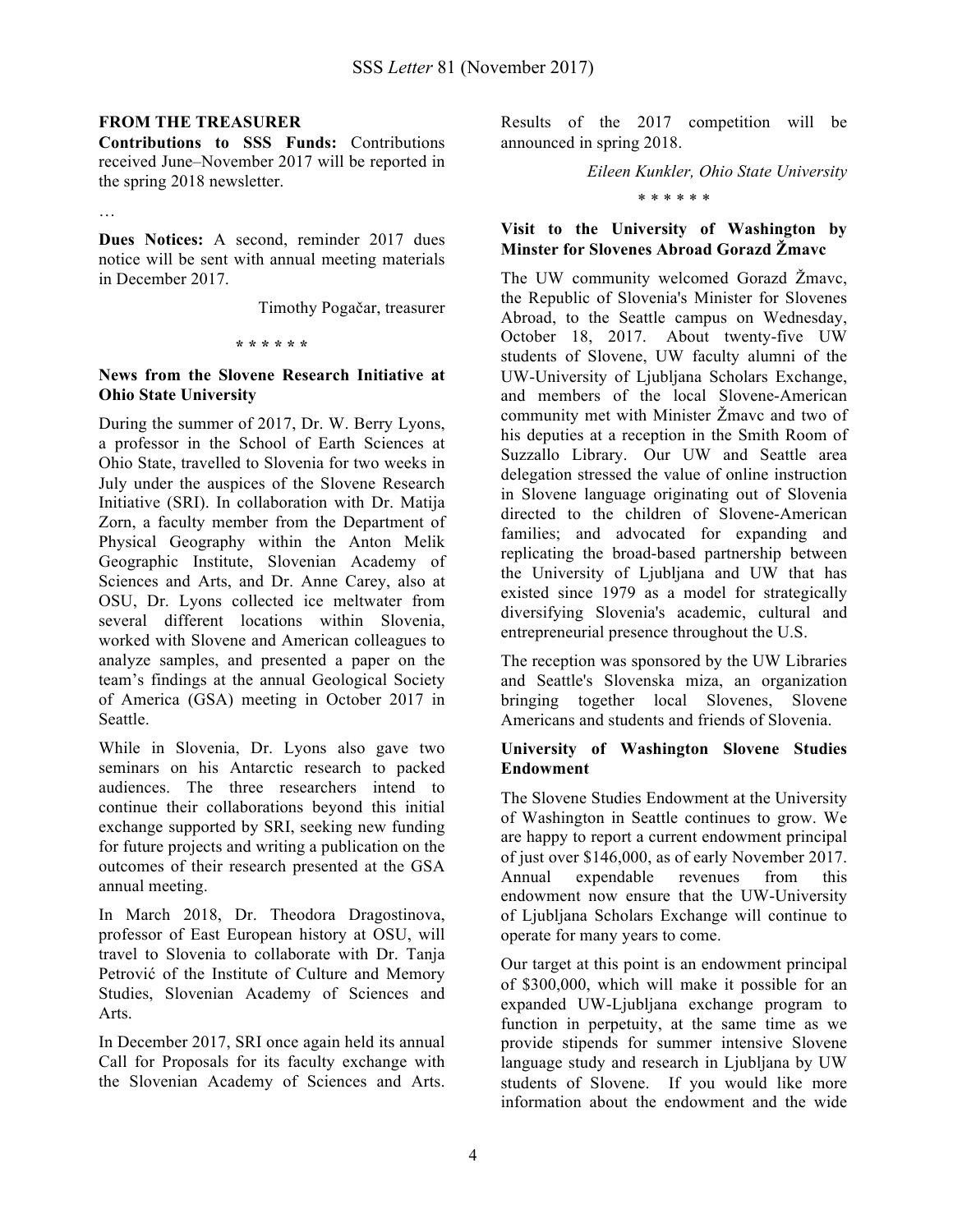range of Slovene-American research collaboration it supports, or if you wish to contribute, I would be happy to hear from you at  $mbiggins@$ uw.edu

*Michael Biggins, University of Washington* 

#### **\* \* \* \* \* \***

### **SCHOLARSHIPS/PRIZES**

#### **Joseph Velikonja Undergraduate Prize**

The submission deadline for the \$1,000US 2018 Undergraduate Essay Prize is 30 September 2018.

# **The SSS Rado L. Lenček Graduate Prize**

The submission deadline for the 2018 Graduate Student Prize is 30 September 2018. The prize is \$1,000US. See the society's website.

#### **\* \* \* \* \***

# *SLOVENE STUDIES: JOURNAL OF THE SSS*

**On-line access to** *Slovene Studies***:** Volumes 37– 39 will become available from the SSS website at the end of 2017.

The forthcoming volume 39 (2017) is devoted to Dennis Rusinow's work in and scholarship on Carinthia.

Volume 40 (2018) will be published in two issues.

Timothy Pogacar, editor Gregor Kranjc, book review editor

**\* \* \* \* \* \***

#### **MEMBER NEWS**

#### **Slavic and East European Languages and Cultures Selected to House Premier Journal**

The Department of Slavic and East European Languages and Cultures has been selected by the American Association of Teachers of Slavic and East European Languages to house the Slavic and East European Journal (SEEJ), the oldest American Slavic academic journal and one of the premier American and Slavic journals. Yana Hashamova, professor and chair, is the journal's editor; associate editor is Alexander Burry, associate professor and graduate studies chair of the department. (Oct 2017)

#### **\* \* \* \* \* \***

#### **UPCOMING CONFERENCES AND WORKSHOPS**

**The 36th Obdobja Symposium** will take place on 16–18 November 2017, devoted to "Slovene Literary Manuscripts from the Middle Ages to the Long Nineteenth Century" Details about this, past, and future symposia at www.centerslo.net.

**The 2018 AATSEEL Conference** will be held on 1–4 February 2018 in Washington DC. Visit: www.aatseel.org/cfp\_main. The Society for Slovene Studies is an affiliate of AATSEEL.

**The 2018 Midwest Slavic Conference** at Ohio State University, 23–25 March 2018. More here.

**The 21st Biennial Conference on Balkan and South Slavic Linguistics, Literature and Folklore** will take place at Montana State University Billings, Montana on 24–26 May 2018. Questions and/or abstracts by Nov 15.

**The 54th Seminar of Slovene Language, Literature and Culture** will take place during the summer of 2018. Details and registration: www.centerslo.net.

The Centre for Slovene is also organizing its annual, now **37th Summer School of Slovene Language** with various courses in 2018.

**\* \* \***

**The 2018 ASEEES 50th Annual Convention** will take place in Boston, MA at Boston Marriott Copley Place, 6–9 December 2018.

**\* \* \***

For more institutional & affiliate ASEEES member news see www.aseees.org/about/affiliate

**\* \* \* \* \***